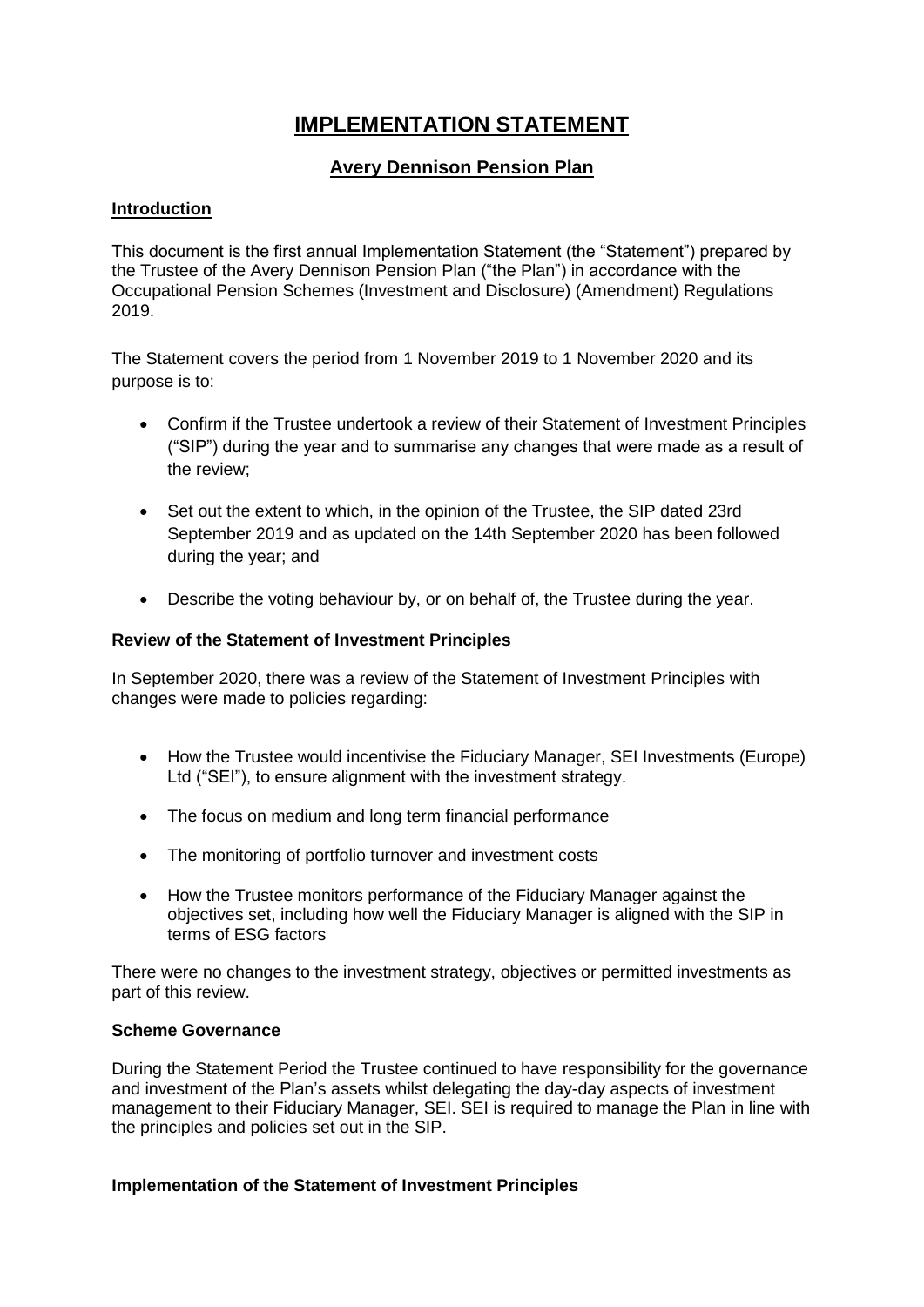The SIP sets out the policies on the following matters:

- i. The investment objectives for the Plan
- ii. How the Trustee approaches choosing investments
- iii. How the Trustee monitors and manage investment strategy risk.
- iv. How the Trustee will monitor performance of the investments against objectives
- v. Financial and non-financial material considerations
- vi. Voting and engagement which is delegated to the investment manager SEI.

The Trustee has implemented the policies as described in the SIP during the year. As part of the Trustee's governance of the Plan, the Trustee reviews quarterly investment reports from SEI to track performance against the Investment Objective. The Trustee at its meetings also receive reports and review performance to verify that the Plan is being managed by SEI in line with the policies and principles in the SIP. Further details regarding the implementation of the Voting and Engagement policy are provided in the next section. In addition, during the Plan year the Trustee has discussed how the investment strategy may evolve over time to achieve full funding on a long term funded target basis.

There were no changes to the investment strategy during the period nor to ESG policies.

The Trustee has not identified any areas where the Plan's investments have diverged from the policies set out within the SIP.

#### **Voting and Engagement Policy**

The policy as set out in the SIP in respect of voting, stewardship and engagement is in summary as follows:

- i. The Plan only invests via pooled investment funds, meaning that the Plan's investments are pooled with those of other investors. It can be harder for those invested in pooled funds to exert their influence, given the other investors with a stake, but the Trustee still monitors and engage as much as possible.
- ii. Voting decisions on stocks are delegated to the investment manager of the pooled funds held by the Plan.
- iii. SEI, the Fund's Fiduciary Manager, or the investment manager of a third party pooled fund, has full discretion for undertaking engagement activities in respect of the investments.
- iv. Where the investment manager is SEI, they have pooled their holdings in their funds with other investors and employed a specialist ESG provider for voting and engagement services.
- v. SEI will report on voting and engagement activity to the Trustee on a periodic basis together with its adherence to the UK Stewardship Code. The Trustee will consider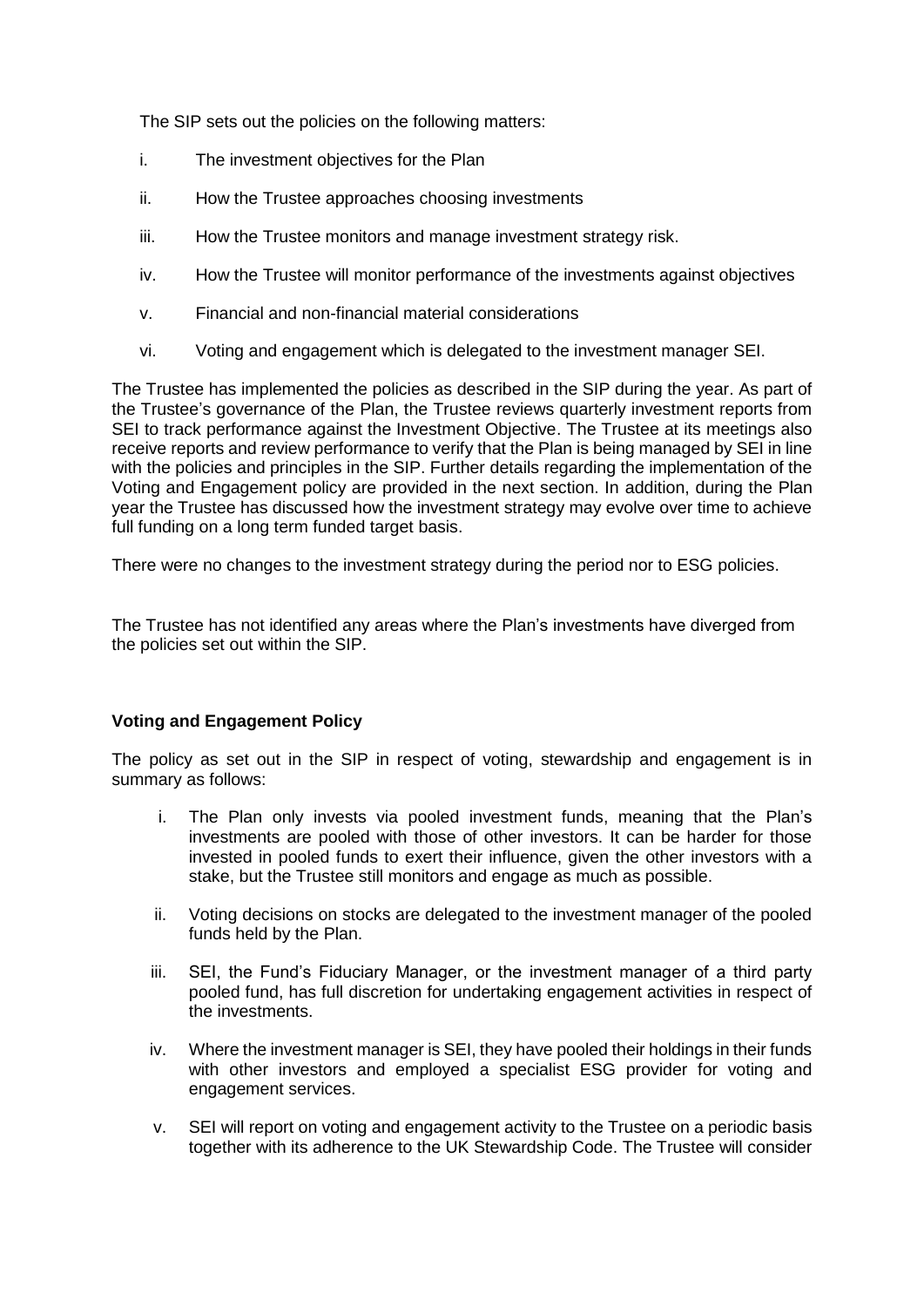whether the approach taken was appropriate or whether an alternative approach is necessary.

vi. The SIP dated  $14<sup>th</sup>$  September 2020 sets out new policies in respect of asset manager arrangements. In relation to voting, stewardship and engagement, a policy was introduced that the Trustee will assess the Fiduciary Manager's performance against objectives annually including how well the Fiduciary Manager is aligned with the SIP in terms of ESG factors. No other changes were made to the voting, stewardship and engagement policies

The Trustee is of the opinion that this policy has been followed during the year. In particular:

- The Trustee has received and reviewed quarterly reports from SEI that set out
	- $\circ$  How SEI has voted on all the shares where SEI has voting rights including number of votes for, against and abstentions. For votes against, details of the issue to which the vote relate is provided.
	- $\circ$  SEI's engagement priorities which for 2020 included priorities in each of the following categories:
		- Climate Change
		- Public Health
		- Environmental stewardship
		- Labour Standards
	- $\circ$  The number of companies engaged and the number of milestones achieved by engagement issue and a rating of its significance.
- The Trustee reviewed the above quarterly reports throughout the Plan year and monitored performance. The Trustee was satisfied with the content of the report and that SEI's performance was in line with the SIP and the Trustee's expectations.
- **The Trustee has considered SEI's voting practices and stewardship policies noting** that they are a Tier 1 signatory to the UK Stewardship code and a signatory to the UN Principles for Responsible Investment.
- The Trustee has a process in place to review SEI's performance against objectives, including ESG factors.

In light of the above and otherwise, the Trustee has considered their policy in regard to voting and stewardship and concluded that

- $\circ$  SEI's voting and stewardship policies and implementation on behalf of the Trustee remain aligned with the Trustee's views on these matters.
- o The current policy is appropriate and no further action is required at this stage, albeit the Trustee will continue to monitor the performance of this policy and SEI's performance in the future.

#### **Voting Record**

All underlying securities in pooled funds that have voting rights are managed by SEI with SEI having the legal right to the underlying votes. SEI in turn use a Specialist ESG Provider,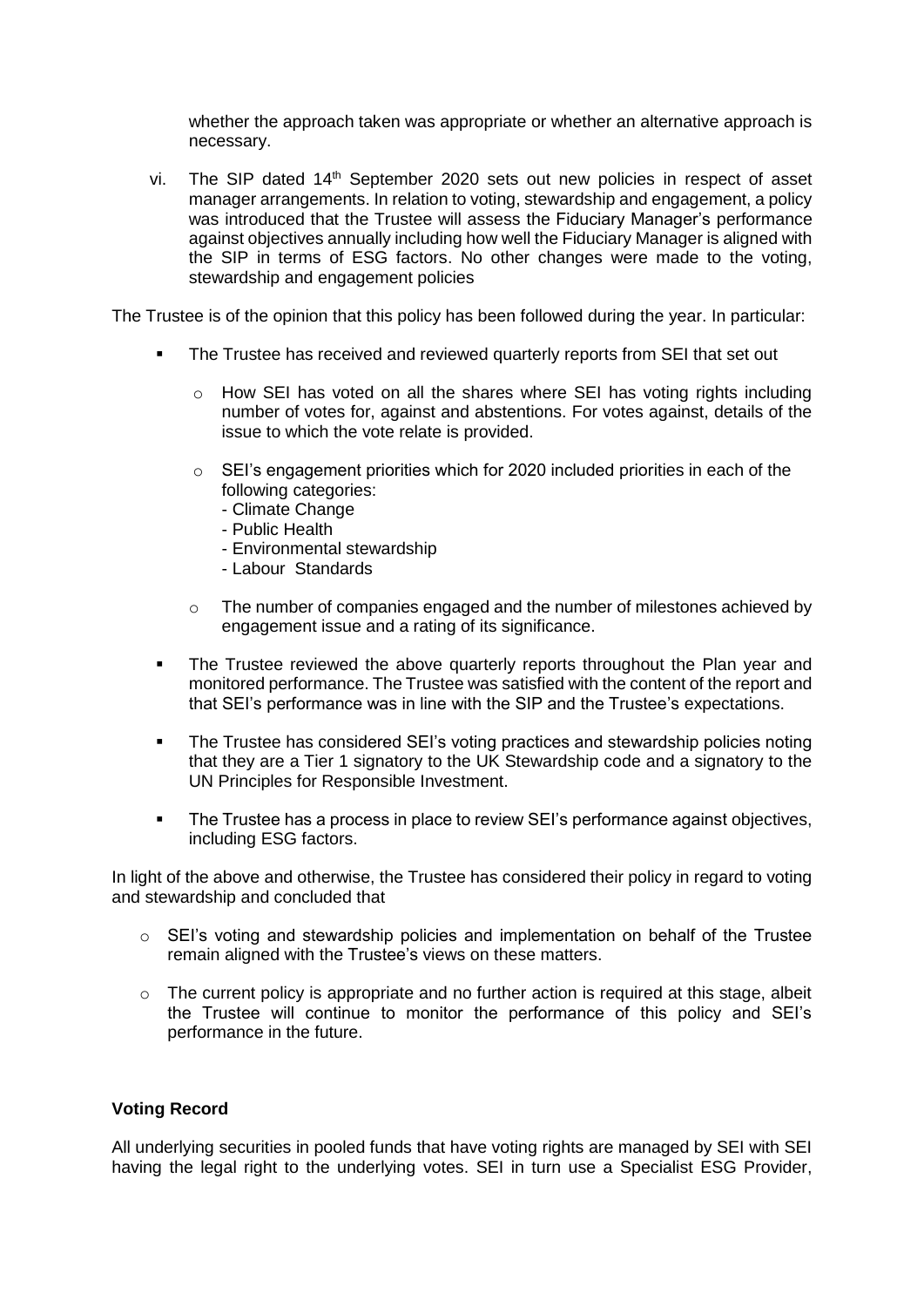namely BMO REO for 2020 and Glass Lewis for votes cast in 2021, as a proxy for all voting. The proxy votes according to a policy set out by SEI. SEI provide the Specialist provider with the holdings across all SEI's pooled funds. During the period from 1 October 2019 to 31 December 2020, across the Plan's holdings<sup>1</sup> SEI voted as follows, including the percentage of overall votable items voted on:

| <b>Fund Name</b>                   | Global<br><b>Managed</b><br><b>Volatility</b> | Global<br><b>Select</b><br><b>Equity</b> | <b>Dynamic</b><br><b>Asset</b><br><b>Allocation</b> | UK<br><b>Fundamental</b><br><b>Equity</b> | <b>UK</b><br>Quantitative<br><b>Equity</b> |
|------------------------------------|-----------------------------------------------|------------------------------------------|-----------------------------------------------------|-------------------------------------------|--------------------------------------------|
| <b>ISIN</b>                        | IE00B19H3542                                  | IE00B8FH1426                             | IE00B5NNKL10                                        | IE00B3KF4Q98                              | IE00B3KF5336                               |
| Number of Votable Meetings         | 706                                           | 611                                      | 909                                                 | 59                                        | 239                                        |
| Number of Votable Items            | 8771                                          | 9658                                     | 16186                                               | 1075                                      | 4085                                       |
| % of Items Voted                   | 99%                                           | 97%                                      | 97%                                                 | 93%                                       | 100%                                       |
| For                                | 74%                                           | 79%                                      | 79%                                                 | 94%                                       | 95.3%                                      |
| Against                            | 22%                                           | 19%                                      | 18%                                                 | 6%                                        | 4.3%                                       |
| Abstain/ Withheld/ Other           | 4%                                            | 1%                                       | 2%                                                  | $0\%$                                     | 0.4%                                       |
| % of votes with management         | 75%                                           | 80%                                      | 74%                                                 | 94%                                       | 95%                                        |
| % of votes against management      | 25%                                           | 20%                                      | 26%                                                 | 6%                                        | 5%                                         |
| Voting Against/Abstain by Category |                                               |                                          |                                                     |                                           |                                            |
| <b>Capital Related</b>             | 4%                                            | 4%                                       | 2%                                                  | 8%                                        | 0%                                         |
| Board/Directors/Governance         | 53%                                           | 44%                                      | 45%                                                 | 27%                                       | 35%                                        |
| <b>Remuneration Related</b>        | 24%                                           | 29%                                      | 51%                                                 | 47%                                       | 49%                                        |
| <b>Shareholder Proposals</b>       | 6%                                            | 8%                                       | $1\%$                                               | 0%                                        | 4%                                         |
| Other                              | 14%                                           | 15%                                      | 2%                                                  | 18%                                       | 13%                                        |

### **A. Significant Votes**

1

The most significant votes during the period are shown in the table below. Whilst many votes may have significant impact on the financial or non-financial performance of a company, SEI is of the view that the most significant ones in the period are those that are part of wider engagement that SEI has been conducting with the particular company and hence reflect the achievement of an engagement milestone.

| Company<br><b>Name</b> | Held in<br>Fund(s)                                         | <b>Theme</b>            | <b>Description</b>                                                                                              |
|------------------------|------------------------------------------------------------|-------------------------|-----------------------------------------------------------------------------------------------------------------|
| Kellogg<br>Company     | Global<br>Managed<br>Volatility<br>Global Select<br>Equity | Corporate<br>Governance | Introduced annual election of directors<br>(instead of staggered or classified election)<br>through our voting. |

 $<sup>1</sup>$  SEI has shown voting data for the relevant quarters the fund was invested in.</sup>